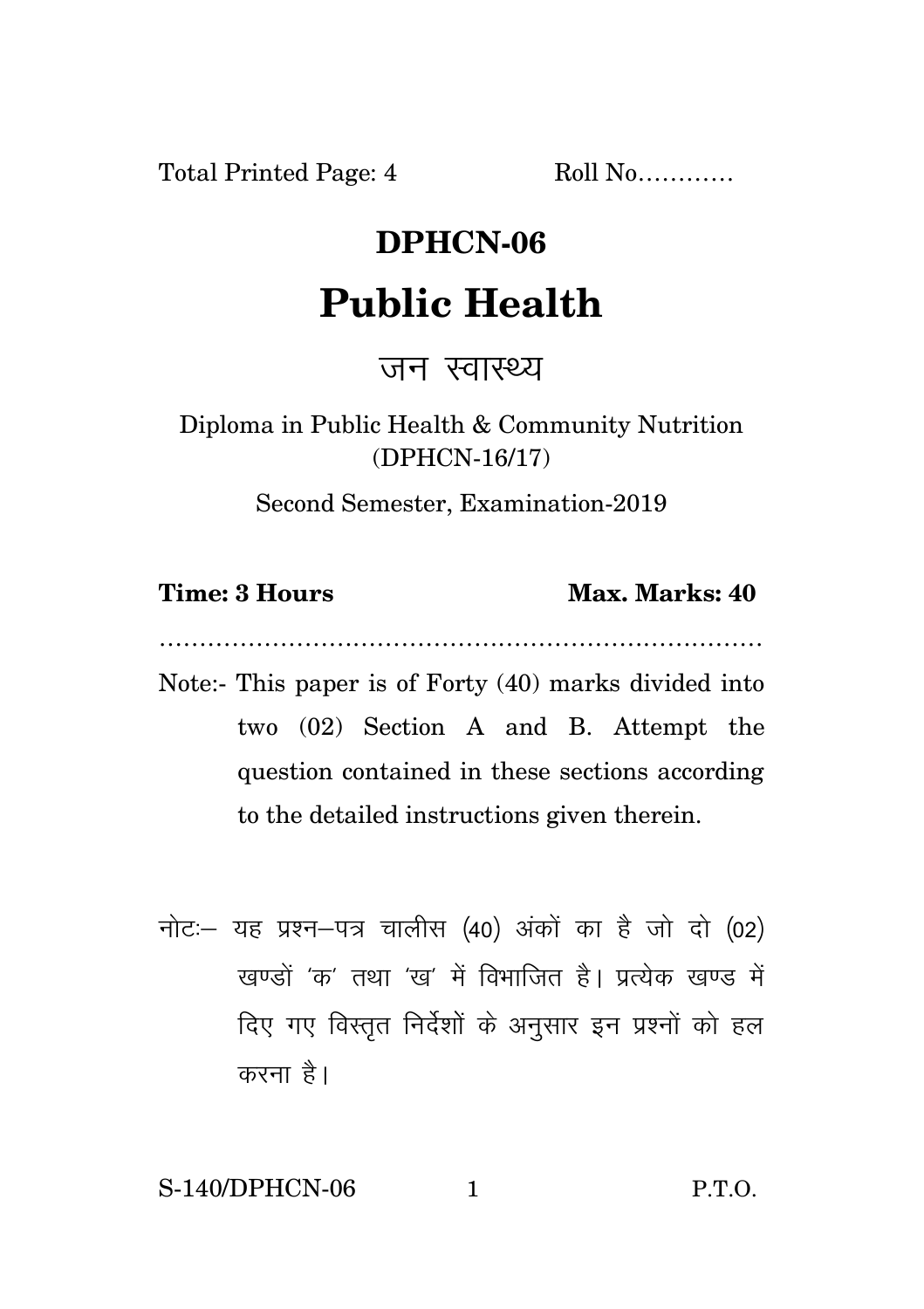Section-A (खण्ड-क)

(Long Answer Type Questions) (दीर्घ उत्तरीय प्रश्न)

- Note:- Section A contains Three (03) long answertype questions of Ten (10) marks each. Learners are required to answer any Two  $(02)$  questions only.  $(2 \times 10=20)$
- नोट: खण्ड 'क' में पाँच (05) दीर्घ उत्तरीय प्रश्न दिये गये हैं। प्रत्येक प्रश्न के लिए पन्द्रह (15) अंक निर्धारित हैं। शिक्षार्थियों को इनमें से केवल तीन (03) प्रश्नों के उत्तर देने हैं।
- 1. Describe the complications, prevention and eradication programme of leprosy disease.

कृष्ठ रोग की जटिलताएं. लक्षण, रोकथाम व उन्मुलन कार्यक्रम पर जानकारी दीजिए।

2. How can food security can be achieved by food avalability and equal distribution of food? Describe.

> खाद्य उपलब्धता व खाद्य पदार्थों के सामान वितरण द्वारा किस प्रकार खाद्य सुरक्षा को प्राप्त किया जा सकता हैं? समझाइये।

3. Write the nutritional related physical factors of public health.

> सामदायिक स्वास्थ्य के लिए पोषण सम्बन्धी शारीरिक कारकों का वर्णन कीजिए।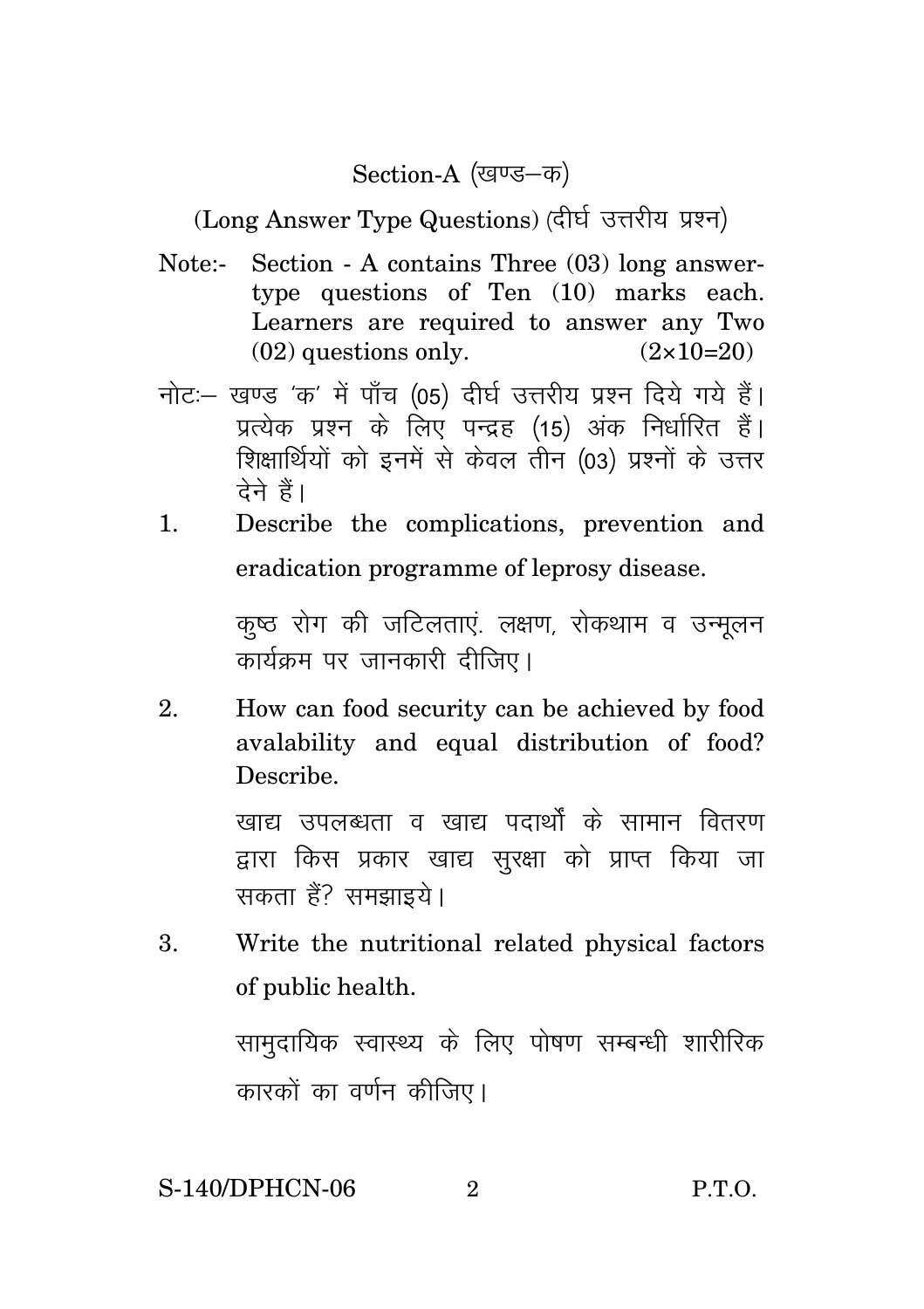## Section-B (खण्ड-ख)

(Short Answer Type Questions) (लघु उत्तरीय प्रश्न)

- Note:- Section-B contains six (06) short answer type questions of five (05) marks each. Learners are required to answer any four (04) questions only.  $(5 \times 4=20)$
- **नोट**: खण्ड 'ख' में छः (06) लघु उत्तरीय प्रश्न दिये गये हैं। प्रत्येक प्रश्न के लिए पाँच (05) अंक निर्धारित हैं। शिक्षार्थियों को इनमें से केवल चार (04) प्रश्नों के उत्तर देने हैं।
- 1. Write the functions of public health. सार्वजनिक स्वास्थ्य के कार्यों का उल्लेख कीजिए।
- 2. Write in short on Kala Azaar disease. काला आजार रोग पर संक्षिप्त में लिखिए।
- 3. Comment on prevention of flourisis. फ्लोरोसिस की रोकथाम पर टिप्पणी कीजिए।

## S-140/DPHCN-06 3 P.T.O.